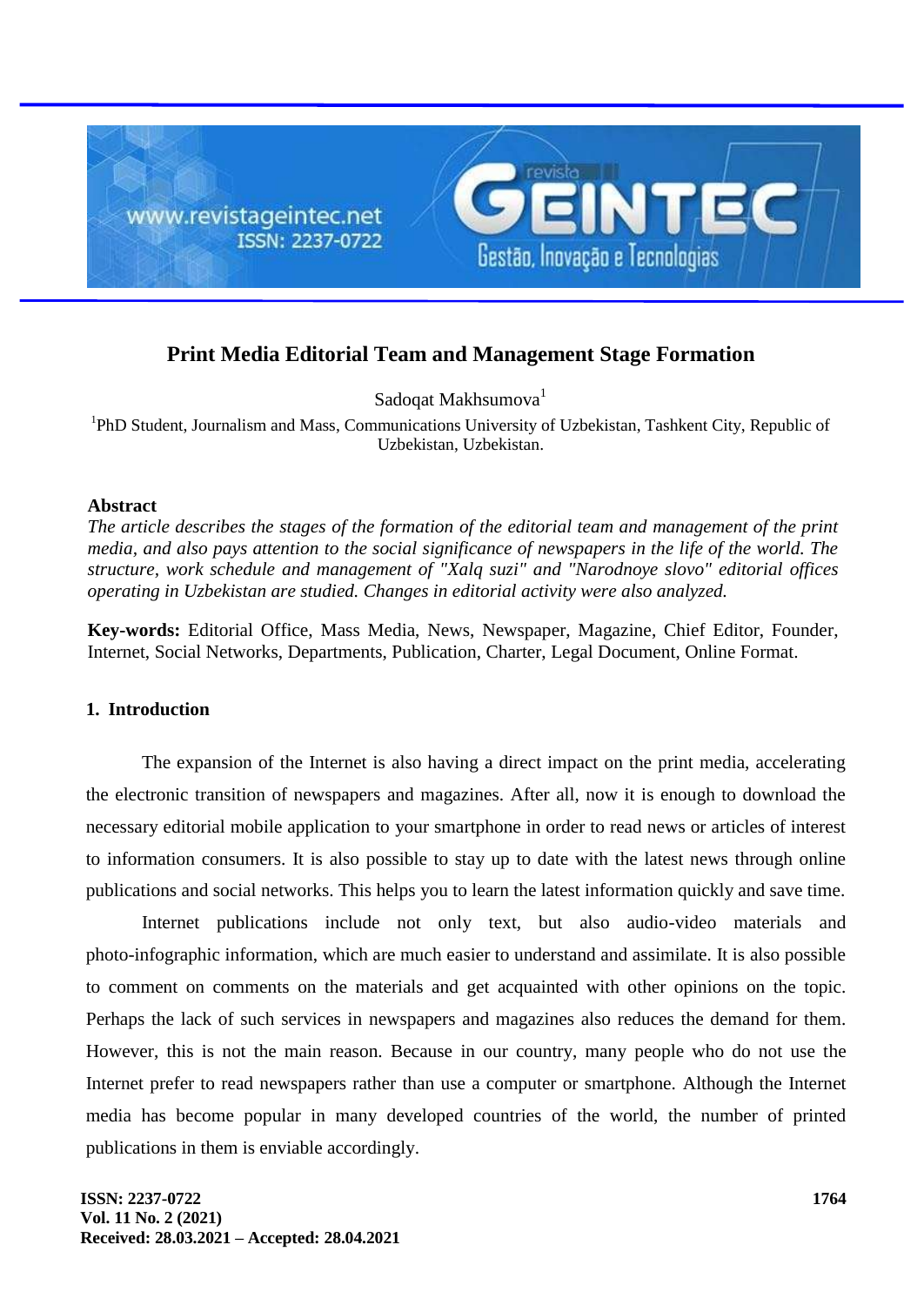In France, there are government subsidies for the publication and distribution of newspapers and magazines. Nevertheless, since 2009, at the initiative of the President Nicolas Sarkozy, a special program was implemented to attract young people to read daily newspapers. The campaign was conducted in partnership with publishers and included an annual free subscription to newspapers for teenagers between the ages of 14 and 18. The audience of the targeted newspaper "A newspaper given to me", initiated by the Ministry of Culture and Mass Communications, soon became very crowded. In the first phase, 200,000 of the 300,000 French youths registered on application (7% of the total 18-24 year olds) received seven months of free subscriptions. This year, a total of 59 daily newspapers were involved in the project. In 2010, three more publications were added to the initiative. The Ministry of Culture and Mass Communications spent 15 million euros on a three-year project. [1]

According to a poll conducted by the Russian Public Opinion Polling Organization VTsIOM, more than 70 percent of the adult population prefer to read paper publications. In Canada, 52 percent of young people between the ages of 18 and 34 choose to read paper versions of newspapers.

# **2. Methodology**

Laws of the Republic of Uzbekistan, decrees of the President, decrees, resolutions and orders of the Cabinet of Ministers, resolutions of the Senate and the Legislative Chamber of the Oliy Majlis of the Republic of Uzbekistan, Bulletins of the Oliy Majlis, editorial charter.

# **3. Analysis and Results**

Measures are being taken in Uzbekistan to preserve the print media. In particular, a draft resolution of the Cabinet of Ministers "On additional measures to support and further develop the activities of periodicals established by state administration and local self-government bodies" has been developed. The bill states that the editor and creative team can rewrite the Articles of Association with their founder for their own development without breaking the law. Criticism has been expressed that the current draft regulations simply copy each other, that the memorandum of association does not meet the requirements, and that the responsibilities of the founder and the editorial board are not clearly defined. According to the draft resolution, from November 1, 2020, it is proposed to place newspaper offices in public buildings for a period of three years without rent or on the basis of an agreement in the amount of 50 percent of the payment. The draft contained a good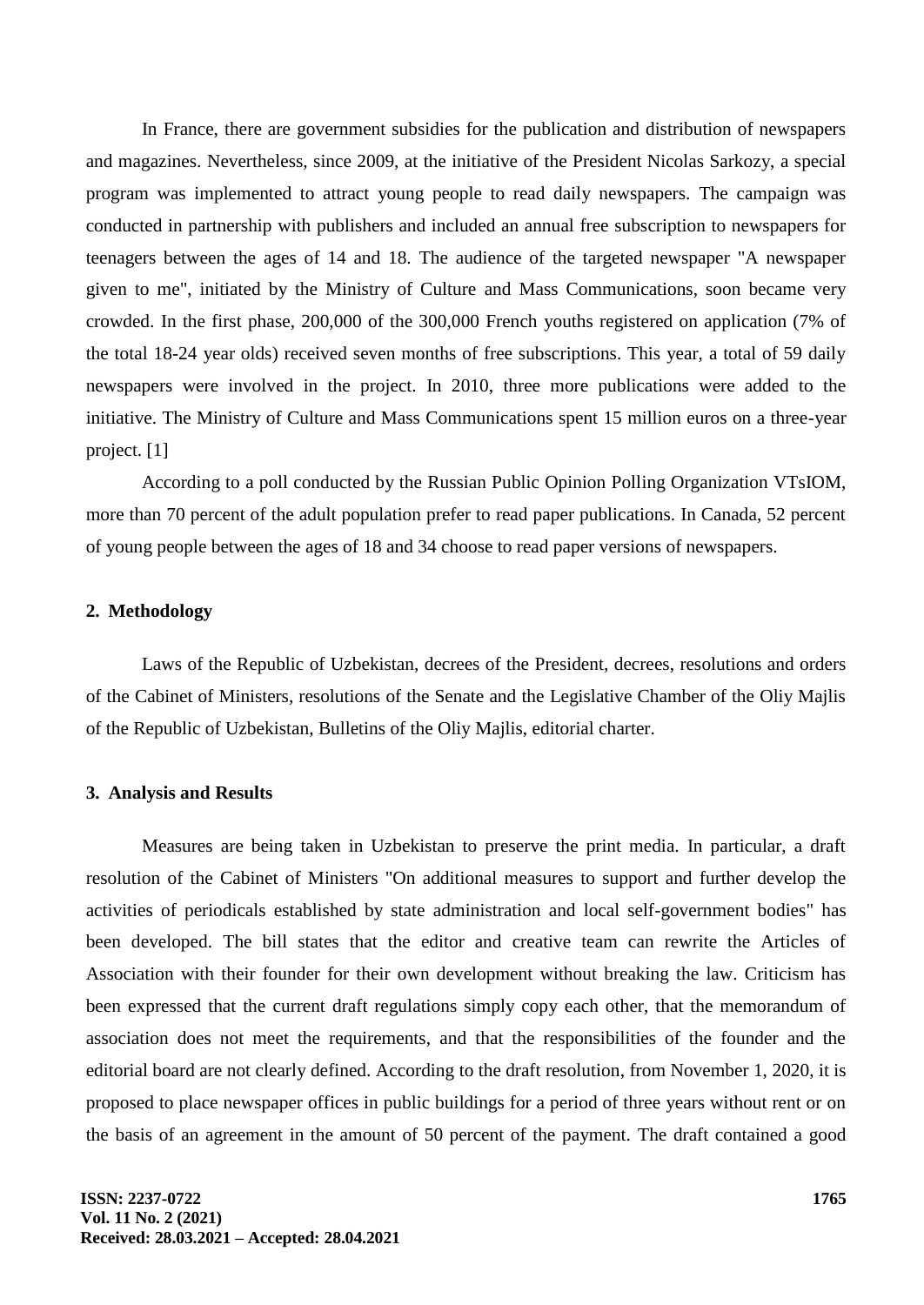proposal for the distribution of the editorial staff's net profit for the year. According to it, part of this type of funds belonging to the founder should be left in the editorial office. However, the amount of net profit in district, city, regional and, possibly, some republican newspapers is very small. Therefore, the memorandum of association must be impeccable, the economic condition of the editorial office must be a priority. This procedure is reflected in Article 10 of the Law on Mass Media. Article 11 guarantees what is reflected in the editorial charter. Its "rights and obligations of the founder and the editorial board", "sources of funding for the editorial office", "the order of distribution of profits and losses" should be covered on the basis of completely new criteria and requirements in today's market conditions.

It is also important that the founder and editor determine the number of employees on the staffing table fairly. Today, one editorial office with the same workload has 3, another has 5, or even 8 state units. It is not clear how logical it is to have a staff of the head of the economic department in the editorial office, which has no property on its balance sheet other than a table and chairs. The draft resolution emphasizes that each founder should be tolerant of the proposal "to allocate sufficient funds from extra-budgetary funds of local, regional and city authorities". After all, the newspaper has always been the most reliable tool for people among local information systems. At meetings with journalists, there are many people who say: "Today I will post a message on the social network, and tomorrow I will delete it, and I will believe it if it appears in the newspaper."

Although the project envisages the organization of editorial offices in accordance with the requirements of the modern media environment, it does not fully represent the interests of the editorial staff. In particular, it requires significant changes to paragraph 3 of the draft. According to it, the issue of allocating sufficient funds from the off-budget funds of local authorities to cover the number of editorial offices and their salaries, as well as to cover the costs associated with paying for this work, has been determined. [2]

The project also reflects the need to develop "Road Maps" for 2021-2022. It should be noted that most newspapers have websites. But their renewal is unsatisfactory. This means that the electronic versions of the journal should be launched by September 1. According to the current legislation, it must be registered as a media outlet.[7]

In fact, the systematic activity of publications also depends on the correct organization of the workflow in them. To what extent does the activity of print media in Uzbekistan correspond to modern requirements? We tried to find the answer to this question by studying the activities of the editorial offices of "Xalq suzi" and "Narodnoye slovo".[8]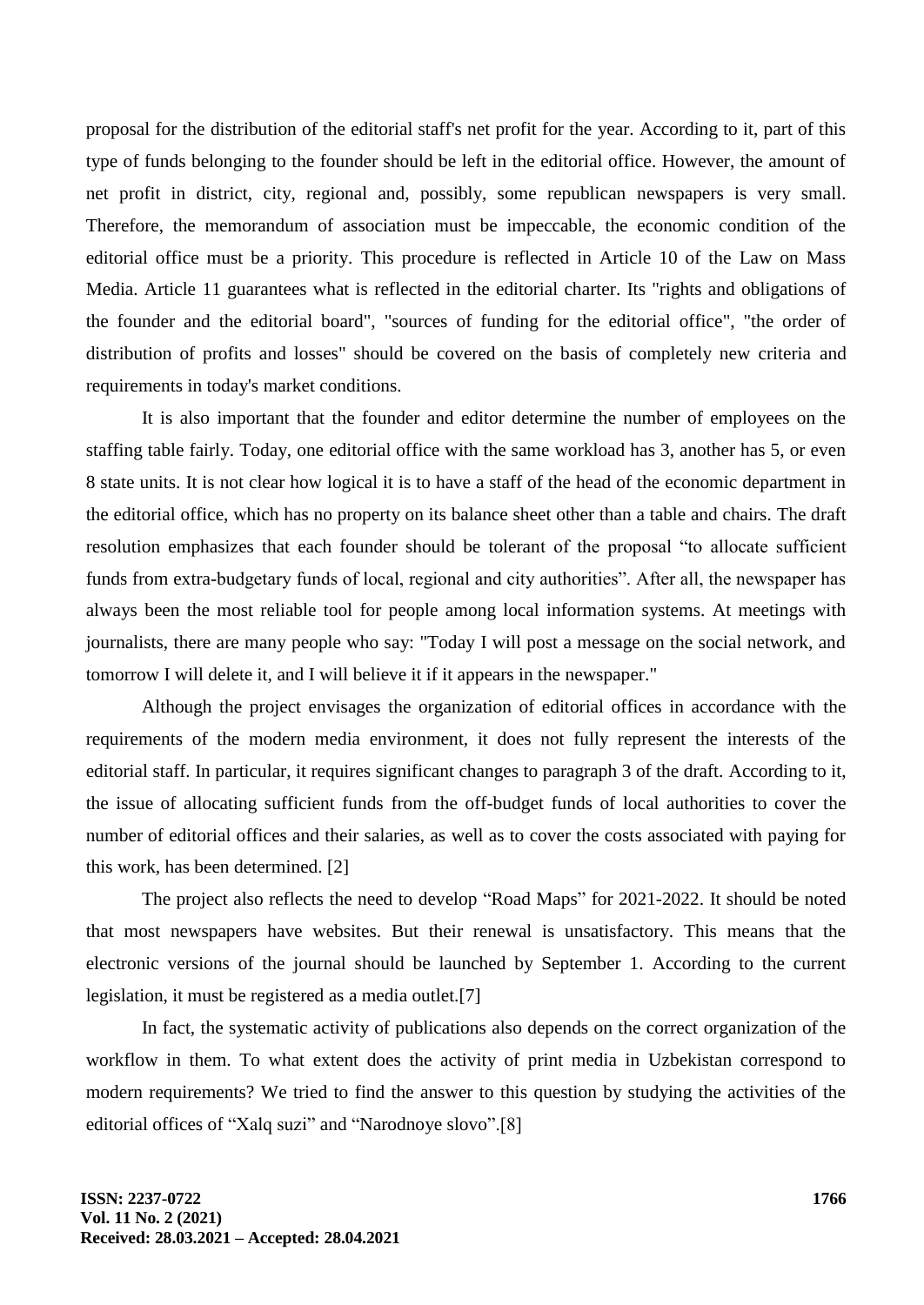In order to ensure the implementation of the Law of the Republic of Uzbekistan "On Mass Media", a joint resolution of the Legislative Chamber and the Senate of the Oliy Majlis "On some issues of organizing the activities of the state enterprise "Xalq suzi" and "Narodnoye slovo" newspapers" was signed. According to it, the Cabinet of Ministers resigned from the joint venture "Xalq suzi" and "Narodnoye slovo" newspaper editorial office. The new edition of the Charter of the state enterprise ""Xalq suzi" and "Narodnoye slovo" newspaper editorial office has been prepared. In addition, the editorial board of the state-owned enterprise was approved. It is planned that the Council of Ministers of the Republic of Karakalpakstan and regional khokimiyats will take measures to provide the editorial offices with regional correspondents in Nukus and regional centers based on the right to free use of buildings with the necessary conditions.[9]

An agreement has been signed between the Legislative Chamber and the Senate of the Oliy Majlis, i.e the founders and the editorial board. The editorial board is included in the list of organizations, which are compulsorily sent by decrees, resolutions and orders of the President of the Republic of Uzbekistan, resolutions, orders of the Cabinet of Ministers, normative legal acts and official statistical collections of ministries and departments.

On this basis, the joint resolution of the Legislative Chamber and the Senate of the Oliy Majlis and the Cabinet of Ministers of November 29, 2007 "On the Charter of the State Enterprise "Xalq suzi" and "Narodnoye slovo" newspaper editorial office" was annulled. [3] Item 1 of the joint resolution of the Legislative Chamber and the Senate of the Oliy Majlis of the Republic of Uzbekistan and the Cabinet of Ministers dated December 18, 2019 "On some issues of organizing the activities of the state enterprise "Xalq suzi" and "Narodnoye slovo" newspaper editorial office" has lost its force. [4] In accordance with the joint resolution of the Legislative Chamber and the Senate of the Oliy Majlis of the Republic of Uzbekistan dated February 27, 2020, the charter of the state enterprise "Xalq suzi" and "Narodnoye slovo" was adopted.

The editorial charter covered sections such as general rules, the main tasks of the editorial office, the rights and obligations of the founders, the rights and obligations of the editorial office, the property of the editorial office, the order of formation of the editorial board, editorial staff, the order of suspension or termination of newspapers, control over editorial activities, reorganizing or terminating the editorial board.[10]

Charter in accordance with the Civil Code of the Republic of Uzbekistan, the Law "On the Mass Media", and other legislative acts, the legal status of the state enterprise "Xalq suzi" and "Narodnoye slovo" and the editorial office of the newspaper "Xalq suzi" and "Narodnoye slovo" determines property relations.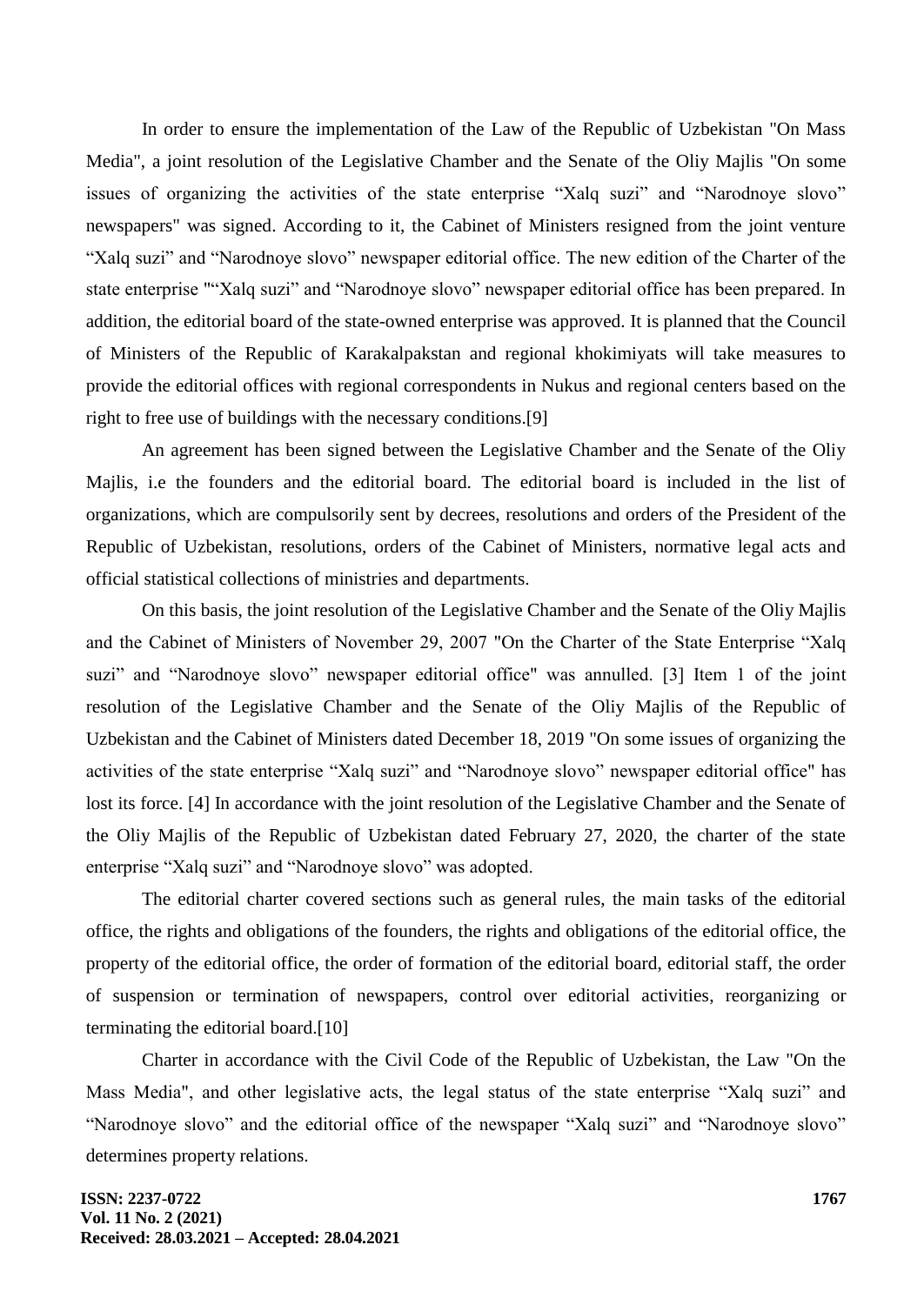The founders of the editorial board are the Council of the Legislative Chamber of the Oliy Majlis of the Republic of Uzbekistan and the Council of the Senate of the Oliy Majlis of the Republic of Uzbekistan. In its activities the editorial board follows the Constitution of the Republic of Uzbekistan, laws of the Republic of Uzbekistan, resolutions of the chambers of the Oliy Majlis of the Republic of Uzbekistan, decrees, resolutions and orders of the President of the Republic of Uzbekistan, resolutions and orders of the Cabinet of Ministers. The editorial office is a state unitary enterprise established on the basis of state property granted to it on the basis of the right of operative management.

# **4. Discussion of Results**

The editorial office uses and disposes of the transferred property in accordance with the legislation, the goals and objectives of the activity, the instructions of the owner (authorized state body). The name of the editorial office in Uzbek is "Xalq suzi" and the editorial office of the "Narodnoye slovo" newspapers. The editorial office is a legal entity with the image of the State Emblem of the Republic of Uzbekistan, its full official name in the state language on separate property, an independent balance sheet, bank statements, including currency statements, its symbols and logos, stamps. The editorial board has the right to accept and exercise property and personal non-property rights and obligations in the manner prescribed by law, to act as a plaintiff and defendant in court.

The editorial board has no right to be the founder of another state-owned enterprise. The main activity is the publication of social, political and mass publications "Xalq suzi" and "Narodnoye slovo". The newspaper ""Xalq suzi" and is a socio-political and mass publication, published in the Uzbek language 5 times a week in A-2 format with 4 or 6 (if necessary - more) pages. The second chapter of the charter defines the main tasks of the editorial board. It is responsible for impartial coverage of the activities of the Legislative Chamber and the Senate of the Oliy Majlis of the Republic of Uzbekistan, the Cabinet of Ministers of the Republic of Uzbekistan, public authorities and administration, economic management bodies and other structures by publishing materials in newspapers.

It also publishes texts of laws, decrees, resolutions and orders of the President, resolutions and orders of the founders and their bodies, materials on their meetings and gatherings. The country and the world regularly publish materials and information that objectively and truthfully cover the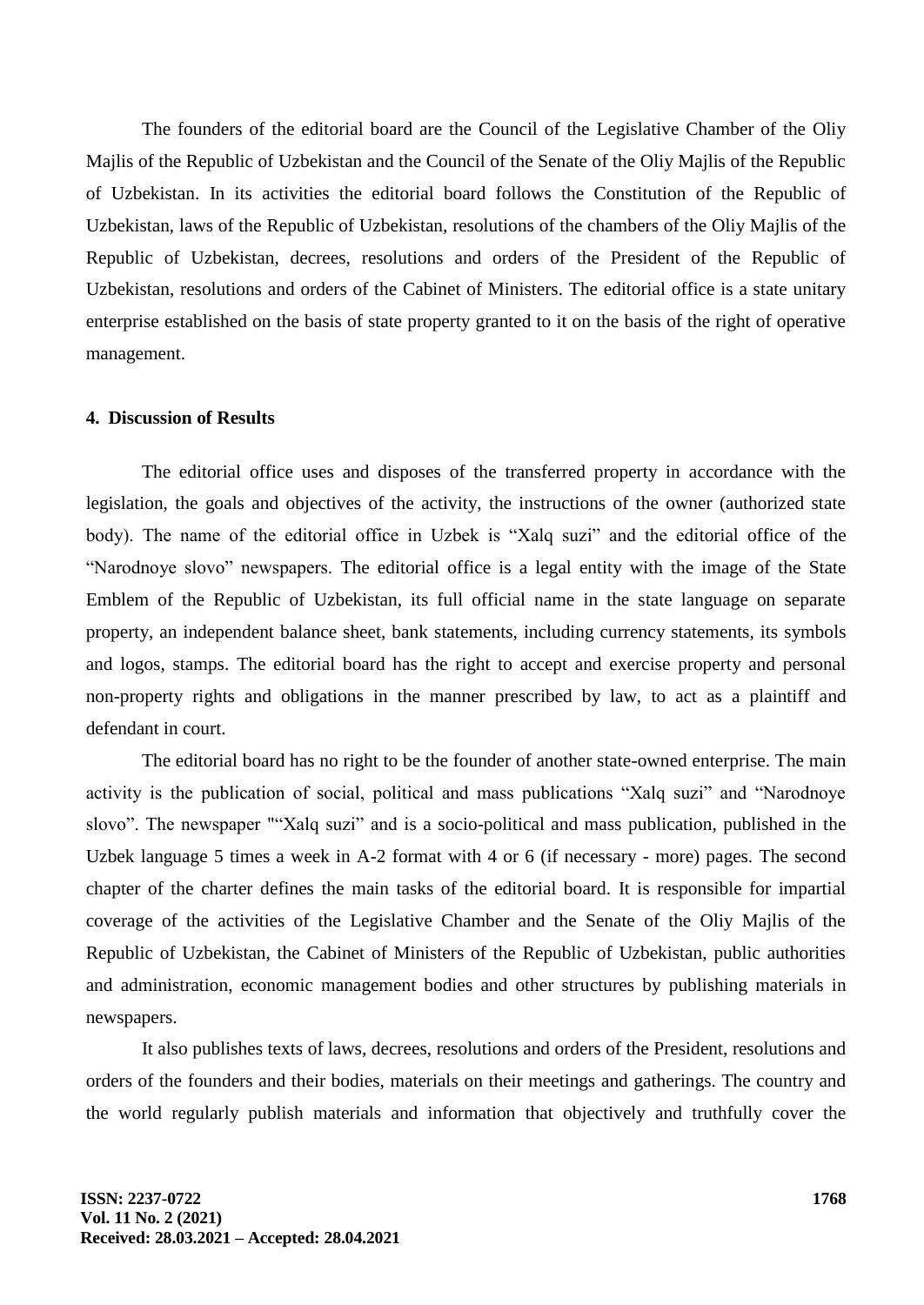democratic changes, events in the socio-political, economic, cultural and educational life of the country.

In accordance with its main tasks, the editorial board ensures the preparation of articles and information at a high professional level, their objectivity and accuracy. Due to the growing interest in historical, universal, spiritual, cultural values, national traditions, it provides extensive coverage of the goals and directions of reforms in our country. Produces literary and artistic applications, albums, publishes advertisements and announcements of legal entities and individuals in the prescribed manner.

Creates a comfortable working environment in the creative team, provides employees with the technical means and other equipment necessary for the performance of their duties. Strengthens labor and production discipline. Encourages the creative success of employees both spiritually and materially. Helps to improve their professional skills, cares about improving their living conditions.

The chapter on the rights and obligations of the founders clearly states the responsibilities of both parties. In particular, the main task of the founder is to determine the types, purpose, subject, approval of the organizational and territorial structure, changes and additions to the editorial charter.

In addition, the founder has the right to terminate the contract with the chief editor ahead of schedule in the manner prescribed by labor legislation. The decision to reorganize or terminate the editorial board, the appointment of the liquidator and the approval of the liquidation balance sheet are also within the competence of the founder. The founder may apply to the court with a claim for recognition of transactions related to editorial property as non-permanent.

The founder also has the right to confiscate or dispose of the excess or unused or unused property of the editorial office, and, if necessary, to privatize it or expel it from the state property. The head of the editorial office intends to file a claim for damages to the editorial office, monitor the compliance of printed products with the requirements of legislation and state standards, protect and develop its legitimate interests before government agencies and foreign countries. Participates in the management of editorial activities within the powers provided for by law, the charter, as well as the agreement between the founders and the editorial board.

The editorial board is required to provide objective coverage of the activities of the legislative and executive bodies, the publication of laws, decrees, resolutions and orders of the President, normative legal acts of the founders, materials for publication in the press. The founders approve the charter of the editorial office, enter into an agreement with the editorial office, ensure compliance with the legislation on the media, appoint the editor-in-chief, conclude an employment contract with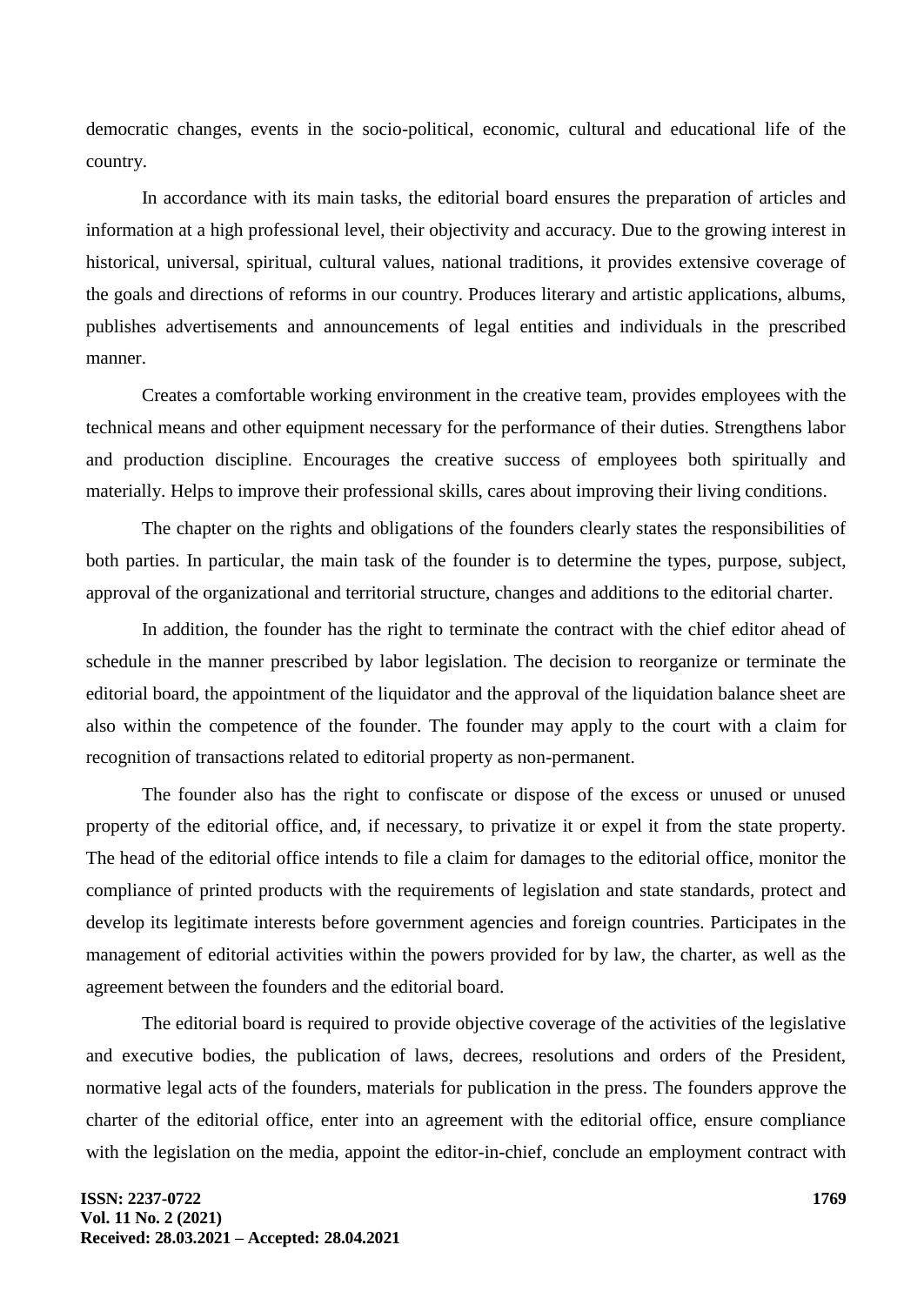him in accordance with labor legislation, appoint deputy editors-in-chief, executive secretaries; allow the editorial office to dispose of the property and, if necessary, provide logistical, financial and other assistance to the editorial office.

In accordance with the established procedure, the financial and economic activities of the editorial office must be inspected and audited. It is necessary to control the targeted use of state property transferred to the editorial office and its proper maintenance. Founders may have other rights under the law, as well as other obligations. The editorial office seeks, receives and disseminates information, appeals to state and economic authorities, citizens' self-government bodies, public associations, other organizations for information, appeals to authorized organizations and experts to review the materials prepared for publication, not prohibited by law have the right to carry out production and economic activities. It provides information, advertising, design, printing services, publishing applications in the manner prescribed by law, disposes of property in accordance with the law, develops and approves plans for the publication of newspapers, directs part of its profits to the development of editorial activities and financial incentives. also right.

The editors also have a number of responsibilities. In the process of activity complies with the requirements of the laws and other normative legal acts of the Republic of Uzbekistan. Ensures that articles in newspapers are of high quality and understandable. The President of the Republic of Uzbekistan publishes free of charge regulatory legal acts adopted by the founders and other materials related to their activities. Prepares reports to the founders on the financial and economic activities of the editorial office. Ensures that the property in his possession is used for its intended purpose and is kept in proper condition. The editorial board may have other rights in accordance with the law, as well as other obligations.

The editorial office is liable for its obligations with its own property. In case of insufficiency of its property, the founders shall be subsidiary liable in accordance with the established procedure for editorial obligations. The editorial board is not responsible for the obligations of the founders. The charter capital of the editorial office is 21,011,000 (twenty one million eleven) thousand soums. Property transferred to the editorial office on the basis of the right of operative management, income from the activities of the editorial office, is formed at the expense of other sources not prohibited by law. The value of the editorial property is reflected in the independent balance sheet of the editorial office. The property of the editorial office is indivisible and is not distributed among the contributions (shares, stakes), including among the editorial staff. Disposal of the editorial property is carried out by the head of the editorial office in agreement with the founders in the following cases: sale of fixed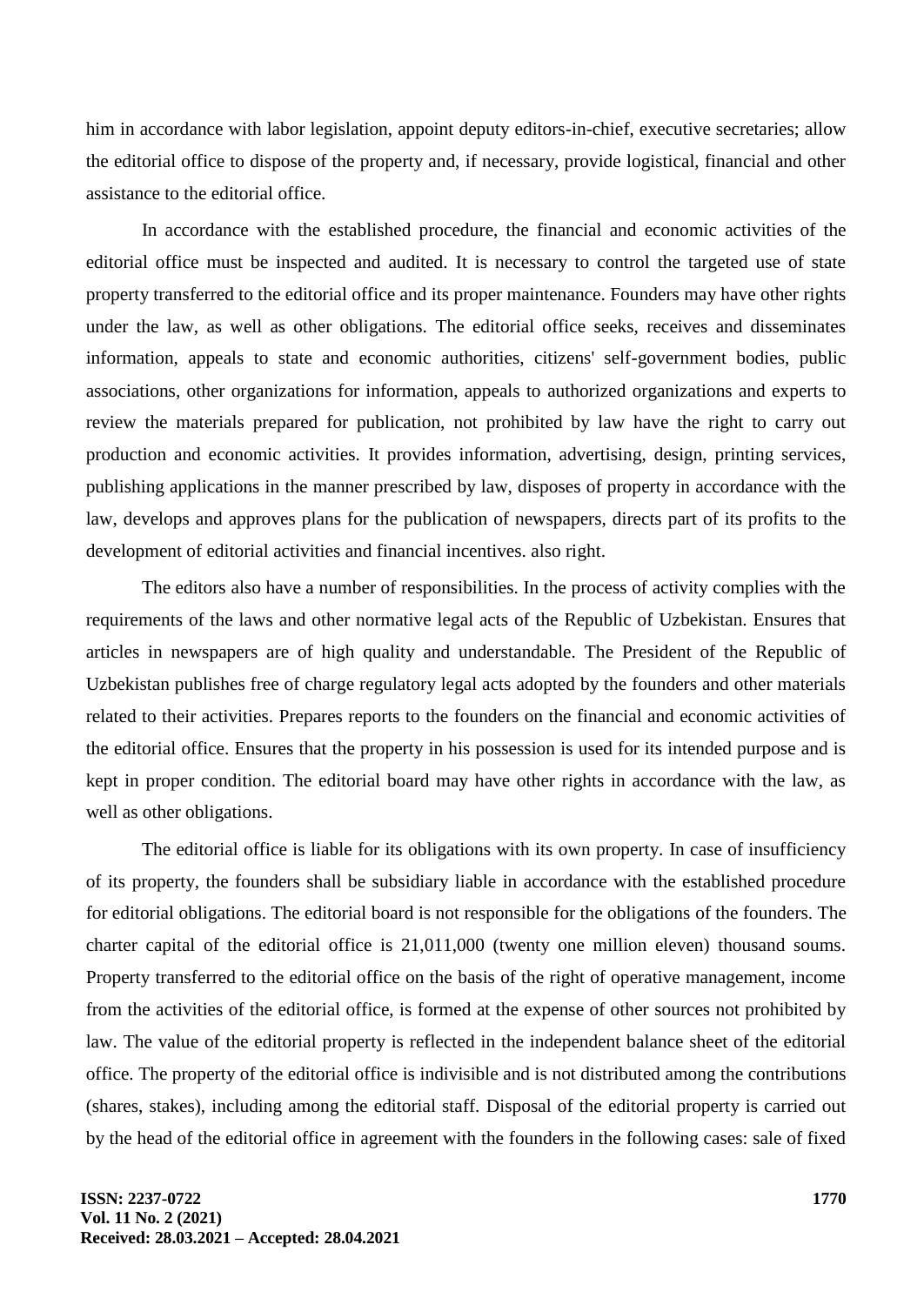assets, their lease or mortgage; purchase of shares (stocks) of business companies; sale of shares (stakes) of a business company owned by a state enterprise; in cases when the property is disposed of for other purposes inconsistent with the goals and objectives set out in the charter of the editorial activity. The charter capital of the editorial office may be reduced in the manner prescribed by law or increased at the expense of profits or additional property provided to it by the founders. The net profit remaining after payment of all taxes and other obligatory payments to the budget and extra-budgetary funds shall pass to the editorial board. The net profit remaining at the disposal of the editorial board may be directed to the establishment of a reserve fund and other funds in the prescribed manner.

The order of formation of the governing bodies of the editorial board is also defined. An editorial board will be set up to address current issues and future tasks. The editorial board is the executive body of the editorial board, which includes the editor-in-chief, representatives of the founders, deputy editors-in-chief, executive secretaries and editors of leading deaths, journalists, and members of the public. The composition and number of members of the editorial board shall be approved by the decision of the founders on the recommendation of the editor-in-chief. The editorial board is headed by the chief editor.

The Editor-in-Chief is appointed and dismissed by the decision of the founders. The Deputy Editors-in-Chief and the Executive Secretaries shall be appointed and dismissed by the decision of the founders on the recommendation of the Editor-in-Chief. The Editor-in-Chief reports to the founders on the activities of the editorial board in the prescribed manner. The Editor-in-Chief approves the staffing table of the editorial board in agreement with the founders. The editor-in-chief, within the limits of his powers, makes proposals to the founders on the appointment and dismissal of their deputies and executive secretaries. Organizes the implementation of tasks assigned to the editorial office. The editorial staff direct the work of the team.[11]

Acts without a power of attorney on behalf of the editorial office, issues orders, issues power of attorney. Concludes and terminates employment contracts in the prescribed manner. Salaries of editorial staff are determined in the manner prescribed by law. Performs other duties provided by the legislation. The Editor-in-Chief acts in the interests of the editorial board in the performance of his or her duties and duties. Ensures timely payment of payments to the budget and extra-budgetary funds, taxes and other mandatory payments, salaries and other equivalent payments of employees, satisfaction of legal requirements arising from labor relations, transfer of funds for needs directly related to production activities. The Editor-in-Chief is responsible for his actions (inaction) in the manner prescribed by law. In the temporary absence of the Editor-in-Chief, his duties shall be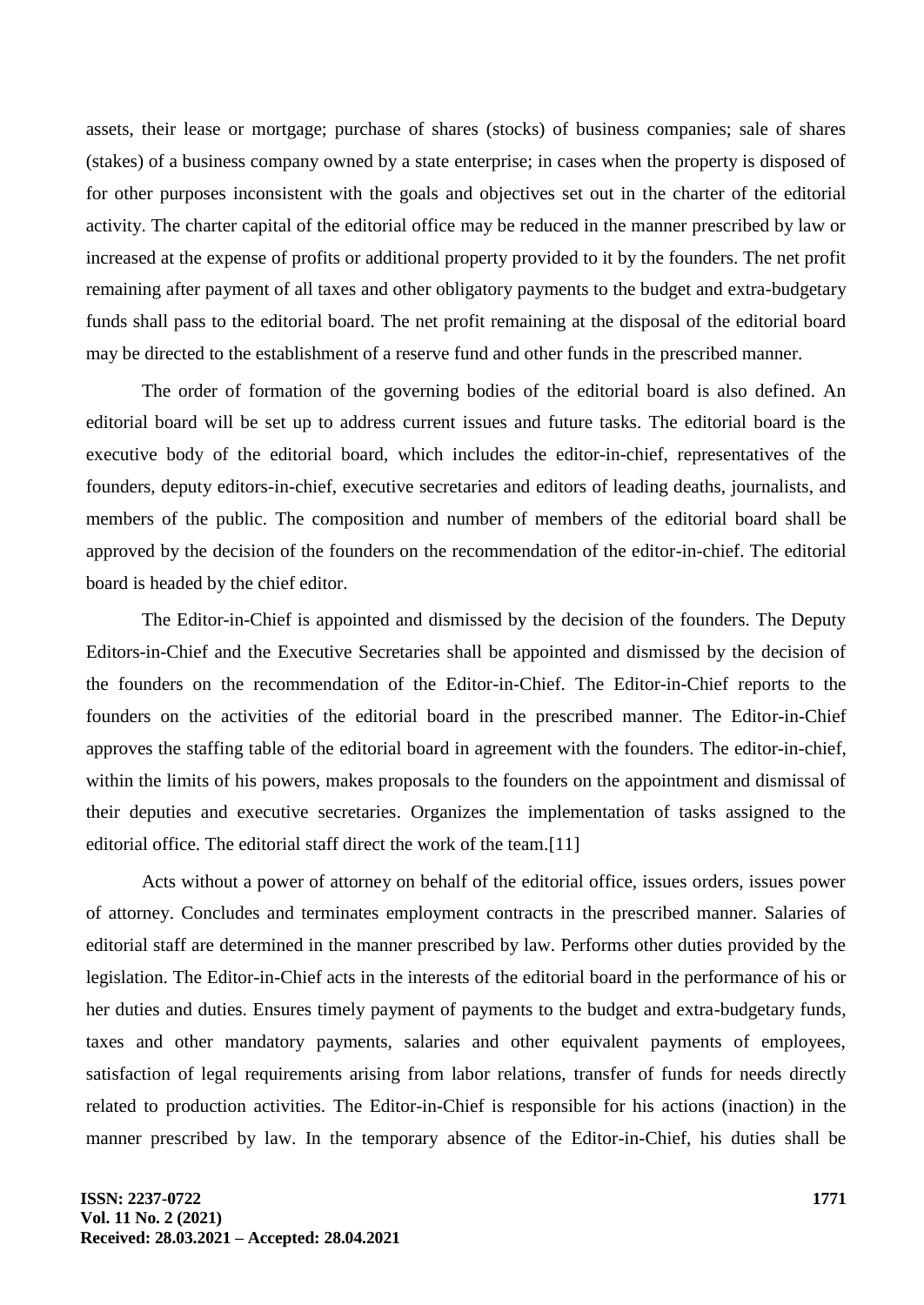performed by one of his deputies. According to the charter, editorial staff are those who are on the editorial staff, engaged in the collection, editing, analysis, preparation of materials, as well as technical and maintenance personnel of the editorial staff. The creative staff of the editorial staff includes the editor-in-chief, his deputies, executive secretaries, literary secretaries, section editors, commentators, own correspondents and senior correspondents, reporters, special correspondents, photojournalists, translators, advertising department and website staff.

Labor relations in the editorial staff are regulated by the legislation, this Charter, the requirements of the collective agreement, internal labor regulations, job descriptions and other regulations adopted by the editorial staff. Editorial staff will be issued a single certificate. The form, system, amount of remuneration of editorial staff, as well as the amount of remuneration shall be determined by the editorial board in accordance with the legislation. There is also a procedure for suspending or terminating the publication of newspapers.<sup>[12]</sup>

Suspension or termination of the publication of newspapers is carried out in accordance with Article 24 of the Law of the Republic of Uzbekistan "On Mass Media" [5]. At the end of the reporting period, the editorial board submits to the competent authorities financial statements and other documents, the list of which is determined by law. The editorial board ensures the storage of documents and their submission to the state archives for storage in the prescribed manner.

Control over the activities of the editorial office as a business entity is carried out by the founders and other competent authorities in the manner prescribed by law. The editorial board may be reorganized or terminated in accordance with the legislation by the decision of the founders or by a court decision.

Upon termination of the editorial board, its funds, property and other assets shall be transferred to the disposal of the founders in the prescribed manner after all settlements with creditors.

On April 26, 2018, the site "Xalq suzi online" XS.UZ. was registered under the auspices of the state unitary enterprise "Xalq suzi" and "Norodnoye slovo". The site design has changed, the coverage of topics has expanded. [6]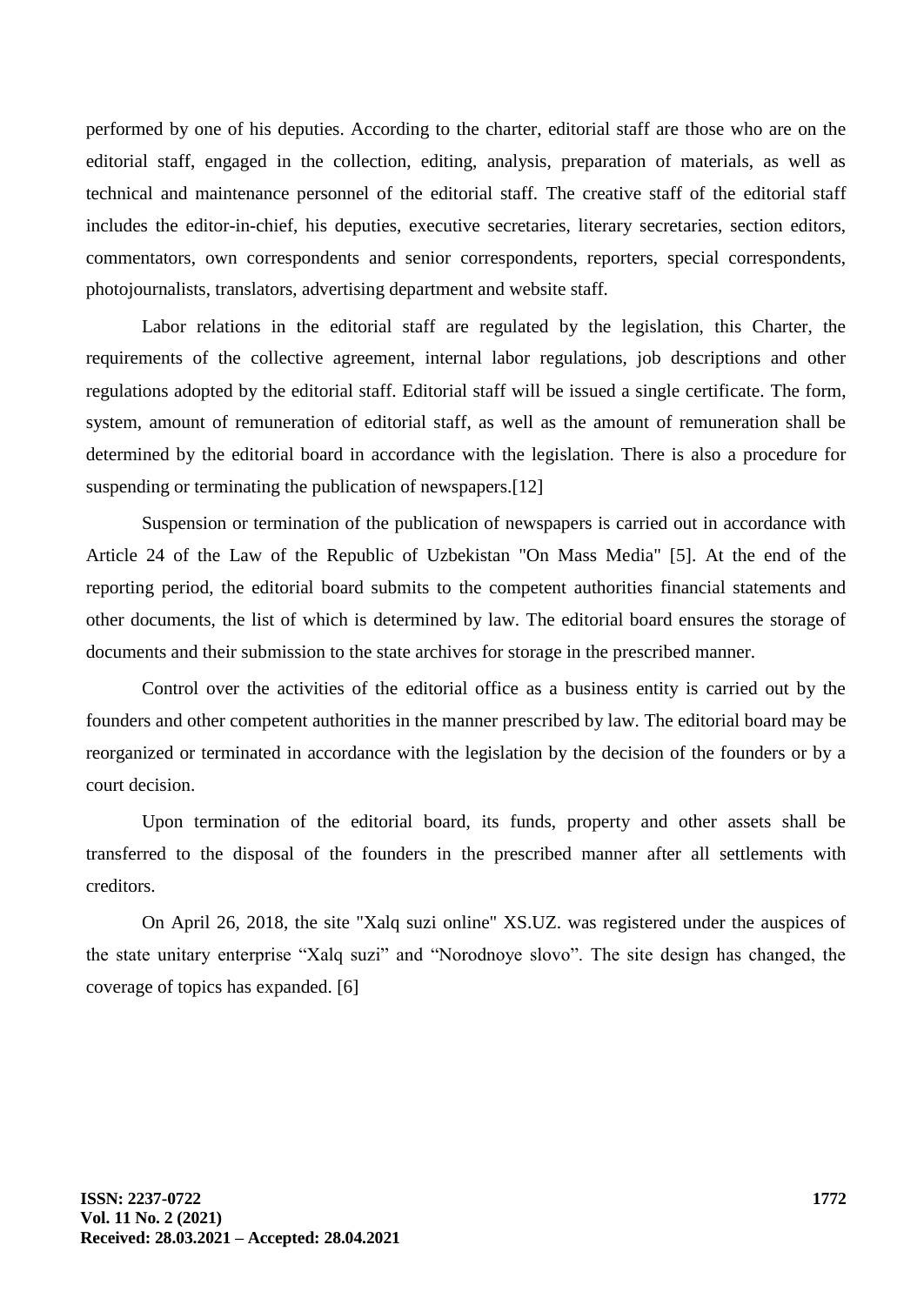

It is noteworthy that the site began to provide news not only on newspaper articles, but also on current events in society and international life. At the same time, the electronic format of each new issue of the newspapers began to be downloaded.

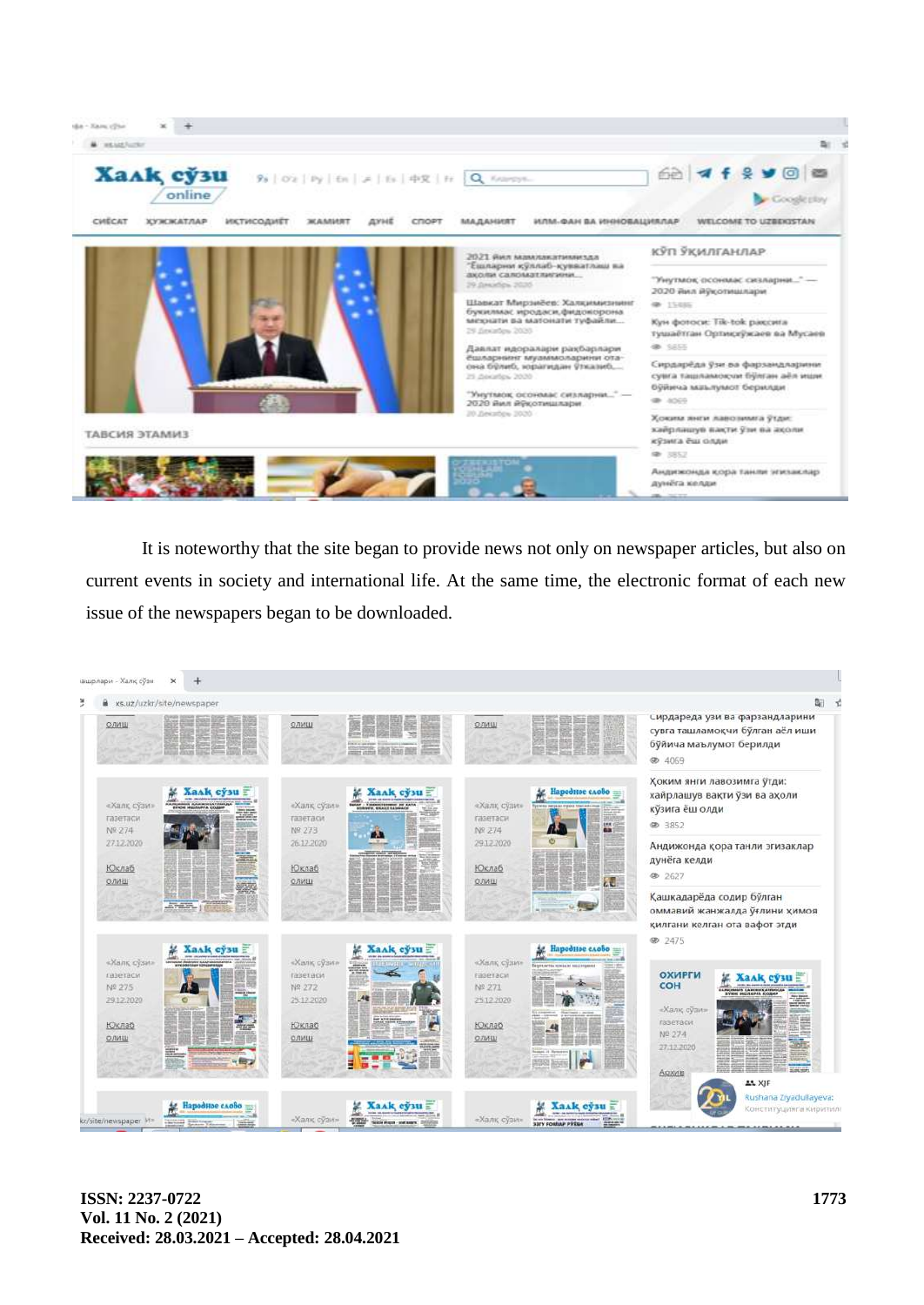In addition, the editorial office has opened its own pages on social networks. Through this, it is expanding its audience coverage. It strives to be in closer contact with the population.

> *6046 social network users are members of the editorial page on Facebook.*

*Instagram has 3865 followers.*

*The videos posted on YouTube have 1,061 regular members.*

*The Telegram has 18,909 observers.*

*(These numbers are recorded as of January 5, 2021).*

**ISSN: 2237-0722 Vol. 11 No. 2 (2021) Received: 28.03.2021 – Accepted: 28.04.2021**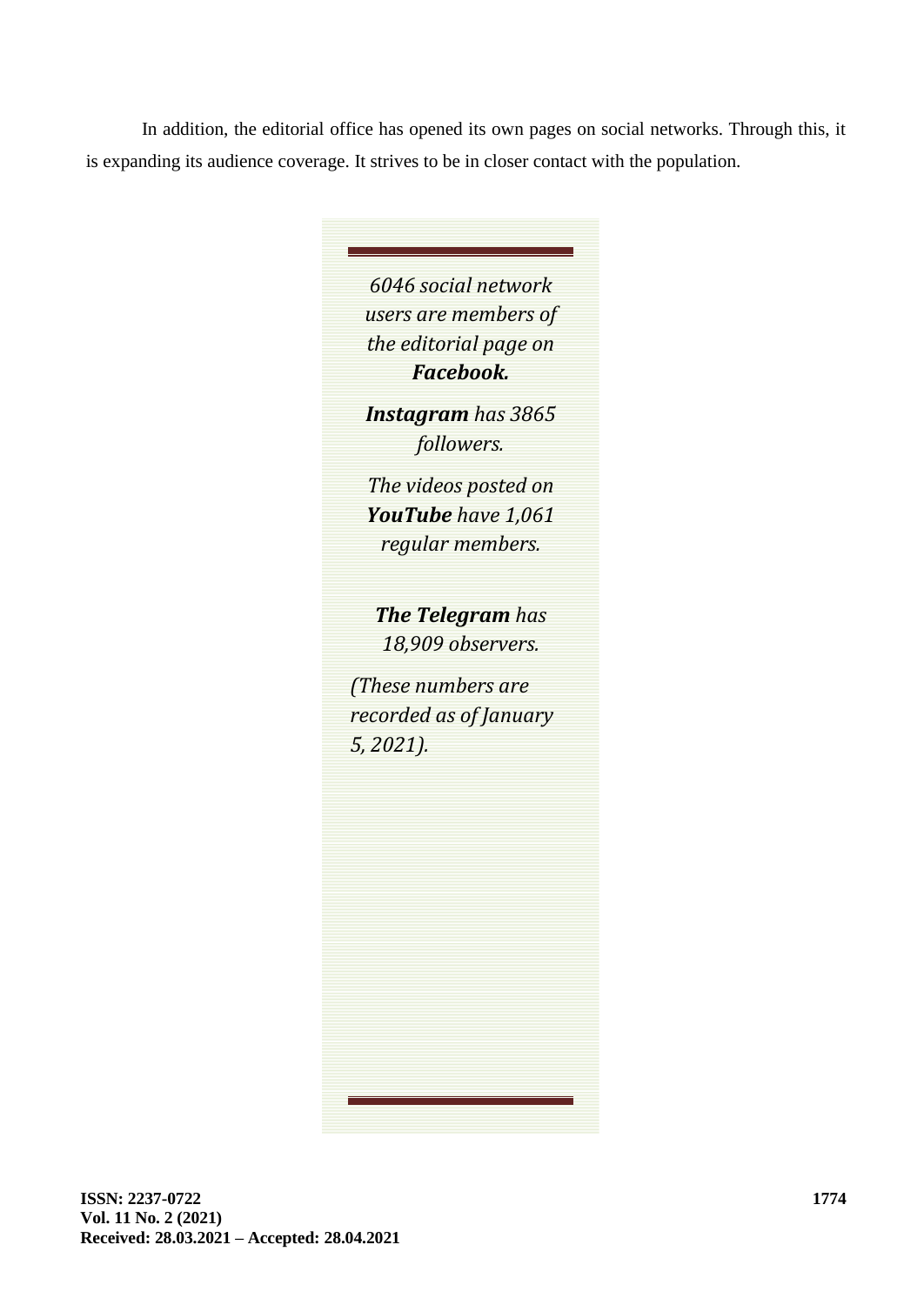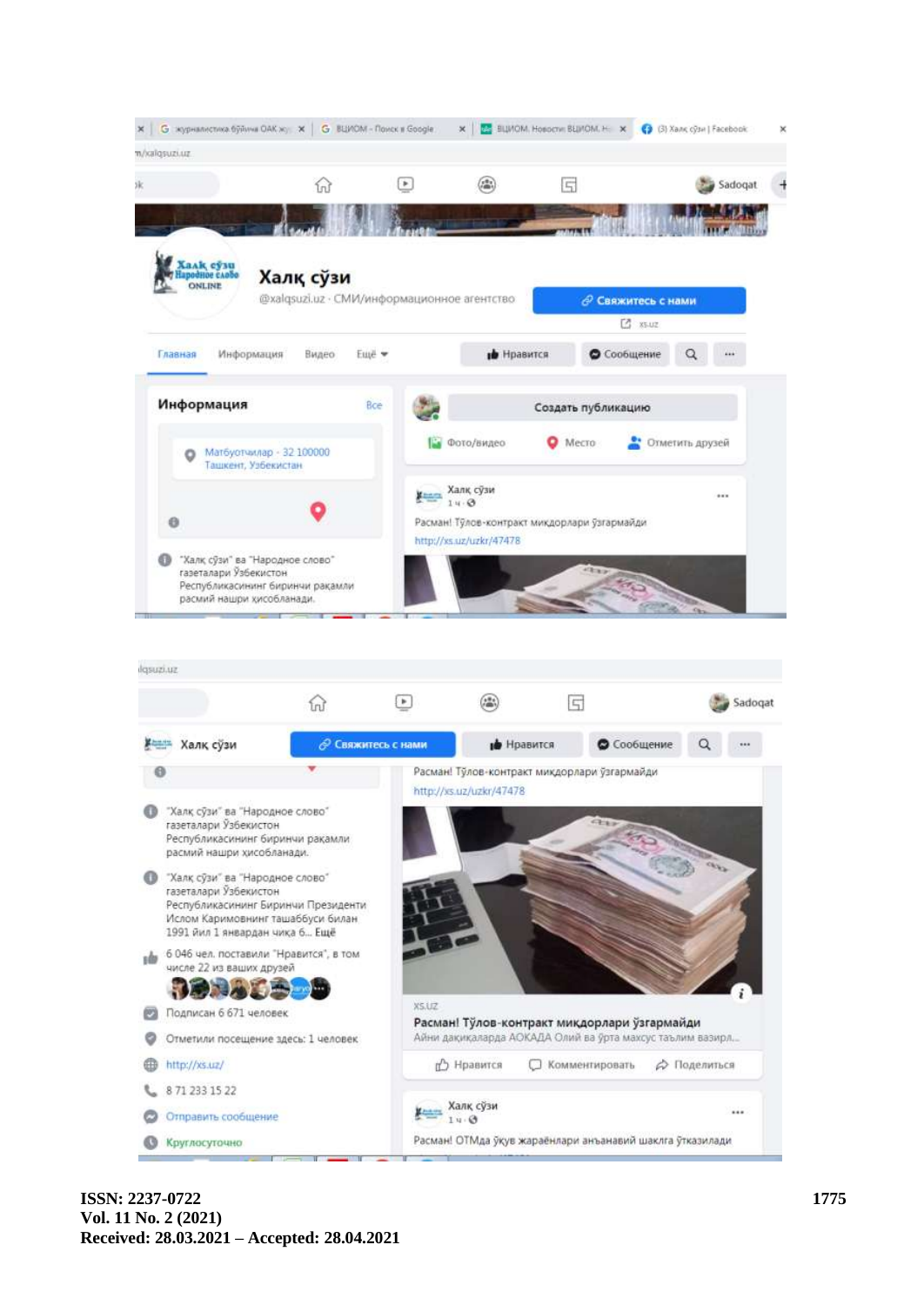

This is a practice that has fully justified itself in the world experience. Now the editorial office is also preparing video interviews on topical issues. This is the right decision to make in the era of swallowing.